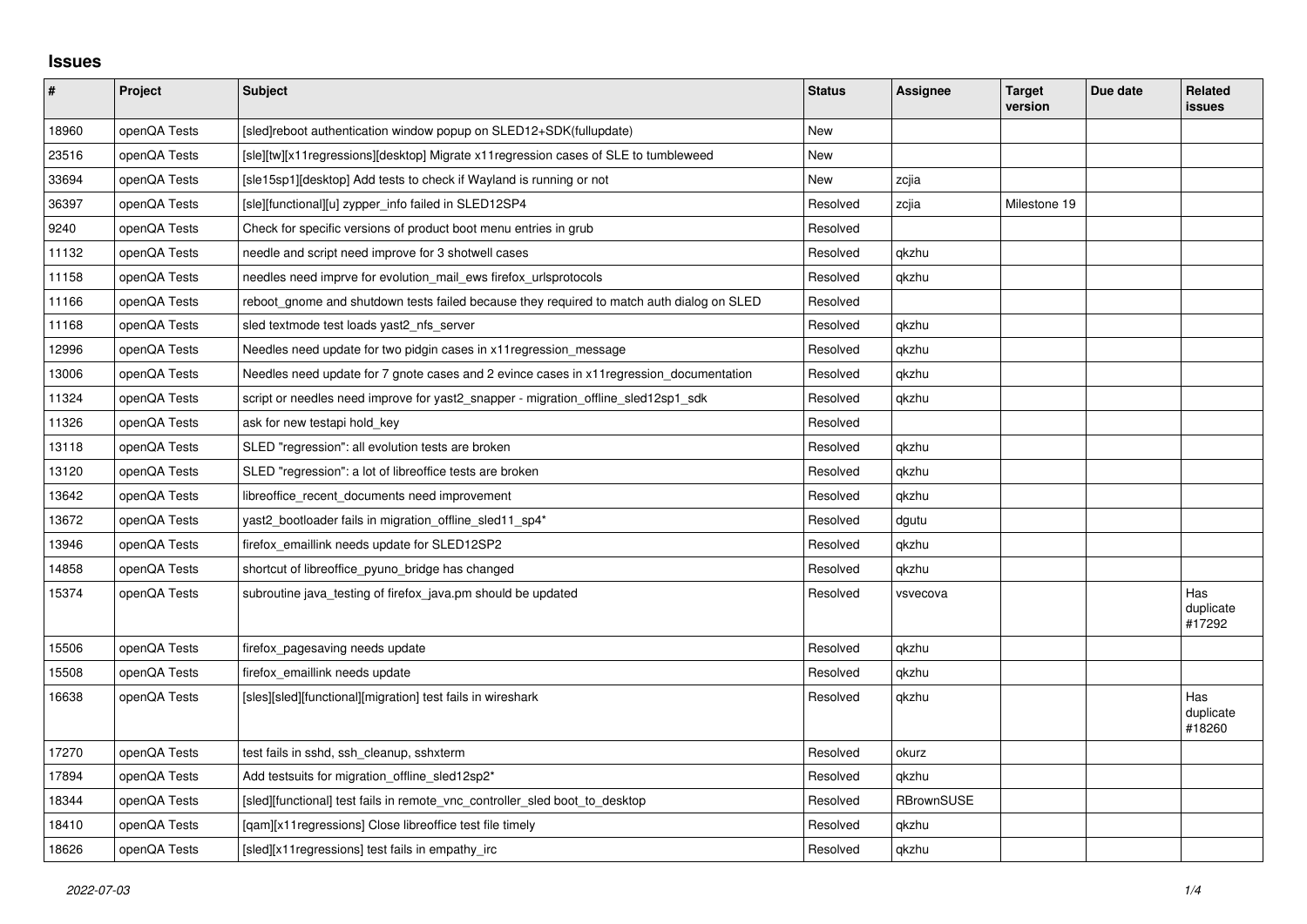| $\pmb{\#}$ | Project      | <b>Subject</b>                                                                                                             | <b>Status</b> | <b>Assignee</b> | <b>Target</b><br>version | Due date | Related<br><b>issues</b>                                                       |
|------------|--------------|----------------------------------------------------------------------------------------------------------------------------|---------------|-----------------|--------------------------|----------|--------------------------------------------------------------------------------|
| 19658      | openQA Tests | [sled][sles][functional][qam] test fails in power_action('poweroff')                                                       | Resolved      | michalnowak     |                          |          | Has<br>duplicate<br>#19662,<br><b>Blocks</b><br>#19664,<br>Copied to<br>#19880 |
| 23780      | openQA Tests | [tw][desktop] Migrate regression-documentation cases of SLE to Tumbleweed                                                  | Resolved      | zgao            |                          |          | Related to<br>#40082                                                           |
| 23840      | openQA Tests | [sle][qam][x11regressions] qam-regression-documentation can't be started due to a void test_flags in<br>gnote_first_run.pm | Resolved      | qkzhu           |                          |          |                                                                                |
| 26952      | openQA Tests | [sle15][functional][desktop] Enable Desktop Productivity Module for SLE15                                                  | Resolved      | okurz           |                          |          |                                                                                |
| 27062      | openQA Tests | [sle][functional][sle15][desktop] Add new QEMUVGA types for Wayland testing                                                | Resolved      | qkzhu           |                          |          | Related to<br>#15496,<br>Related to<br>#21786,<br>Related to<br>#53339         |
| 27166      | openQA Tests | [sle15][desktop] Migrate regression-gnome cases to SLED15                                                                  | Resolved      | qkzhu           |                          |          |                                                                                |
| 27229      | openQA Tests | [sle15][desktop] Migrate regression-other cases to SLED15                                                                  | Resolved      | qkzhu           |                          |          |                                                                                |
| 27502      | openQA Tests | Upgrade x86_64 workers to QEMU 2.9.* or later for Wayland testing of SLED15                                                | Resolved      | szarate         |                          |          | Related to<br>#21786.<br>Blocked by<br>#25688                                  |
| 28240      | openQA Tests | [sle15][desktop] workaround: switch SLE-Classic to GNOME Shell before fate#324384 is done                                  | Resolved      | qkzhu           |                          |          |                                                                                |
| 28597      | openQA Tests | [sle15][desktop] A redundant send_key 'ret' in sled15_workarounds                                                          | Resolved      | qkzhu           |                          |          |                                                                                |
| 29862      | openQA Tests | Update the test file of tracker_by_command                                                                                 | Resolved      | qkzhu           |                          |          |                                                                                |
| 30156      | openQA Tests | [sle15][desktop]test fails in nautilus_permission                                                                          | Resolved      | qkzhu           |                          |          |                                                                                |
| 30622      | openQA Tests | [sle15][desktop]test fails in change_password and gnome_classic_switch                                                     | Resolved      | okurz           |                          |          |                                                                                |
| 30661      | openQA Tests | [sle15][desktop] Migrate regression-firefox cases to SLED15                                                                | Resolved      | qkzhu           |                          |          |                                                                                |
| 31048      | openQA Tests | [sle15][desktop] test fails in firefox_smoke due to performance issue                                                      | Resolved      | qkzhu           |                          |          |                                                                                |
| 31159      | openQA Tests | [sle15sp1][desktop] Update needles for desktopapps-firefox due to the font change                                          | Resolved      | GraceWang       |                          |          |                                                                                |
| 31489      | openQA Tests | [sle15sp1][desktop] Migrate regression-remote cases to SLED15                                                              | Resolved      | GraceWang       |                          |          |                                                                                |
| 32650      | openQA Tests | [sle15][desktop] Update needles for desktopapps-documentation due to the font change                                       | Resolved      | GraceWang       |                          |          | Related to<br>#33439                                                           |
| 33349      | openQA Tests | [sle15][desktop] split testsuite desktopapps-firefox into two testsuites                                                   | Resolved      | qkzhu           |                          |          |                                                                                |
| 33439      | openQA Tests | [sle15][desktop] test fails in libreoffice_recent_documents                                                                | Resolved      |                 |                          |          | Related to<br>#32650                                                           |
| 33484      | openQA Tests | [desktop]handle_login should be updated for the scenario of first login                                                    | Resolved      | qkzhu           |                          |          |                                                                                |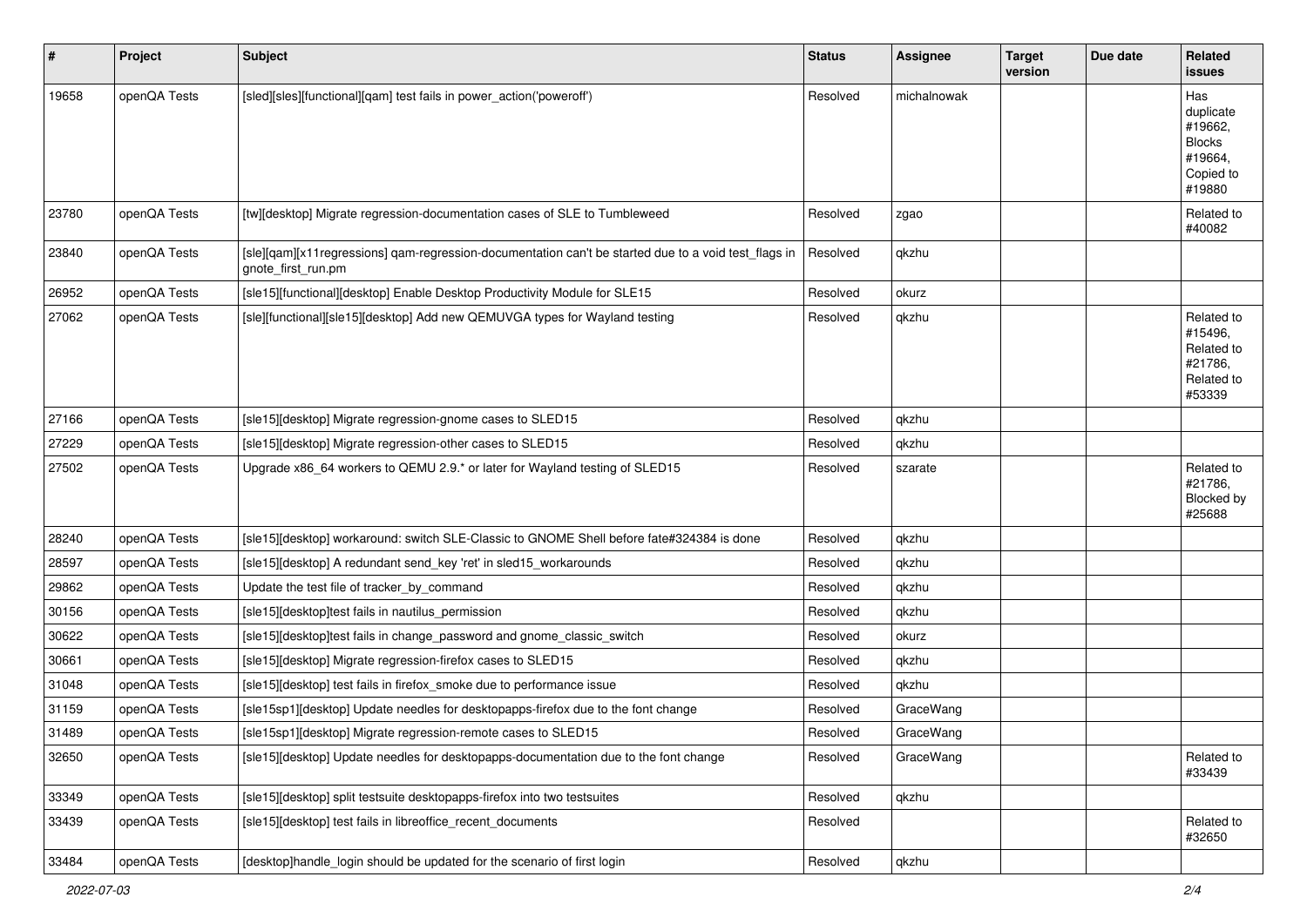| #     | <b>Project</b> | <b>Subject</b>                                                                                                        | <b>Status</b> | <b>Assignee</b> | <b>Target</b><br>version | Due date | Related<br><b>issues</b>                           |
|-------|----------------|-----------------------------------------------------------------------------------------------------------------------|---------------|-----------------|--------------------------|----------|----------------------------------------------------|
| 33493 | openQA Tests   | [sle15sp1][desktop] Add RDP remote desktop cases to SLED15                                                            | Resolved      | GraceWang       |                          |          | Related to<br>#9504                                |
| 34231 | openQA Tests   | [sle][functional][desktop] Add a create hdd * testsuite for SLES+WE                                                   | Resolved      | qkzhu           |                          |          |                                                    |
| 34612 | openQA Tests   | [sle15][desktop] Rename all wayland related testsuites                                                                | Resolved      | qkzhu           |                          |          |                                                    |
| 34615 | openQA Tests   | [sle15][desktop] Migrate all wayland testsuites to SLES+WE by<br>START_AFTER_TEST=create_hdd_gnome+we                 | Resolved      | qkzhu           |                          |          |                                                    |
| 34867 | openQA Tests   | [sle15sp1][desktop] Migrate login test, change password to SLES15+WE                                                  | Resolved      | zcjia           |                          |          |                                                    |
| 34870 | openQA Tests   | [sle15sp1][desktop] firefox_appearance should be updated due to a new confirmation popup                              | Resolved      | GraceWang       |                          |          |                                                    |
| 35197 | openQA Tests   | [sle][functional] test fails in scc_registration sub register_addons                                                  | Resolved      | qkzhu           |                          |          |                                                    |
| 36433 | openQA Tests   | [sle12sp4][desktop] remote desktop test of SLED12SP4 fails in login                                                   | Resolved      | qkzhu           |                          |          |                                                    |
| 36436 | openQA Tests   | [sle12sp4][desktop] Drop yast2_nfs_server, http_srv, dns_srv, postgresql_server, shibboleth,<br>apache_* in SLED12SP4 | Resolved      | zcjia           |                          |          |                                                    |
| 36820 | openQA Tests   | [sle12sp4][desktop] test fails in remote-desktop-client1                                                              | Resolved      | GraceWang       |                          |          |                                                    |
| 36841 | openQA Tests   | [sle12sp4][desktop] test fails in vino client                                                                         | Resolved      | GraceWang       |                          |          |                                                    |
| 29634 | openQA Project | Enable QEMU snapshots function for virtio-gpu                                                                         | Resolved      | okurz           | Ready                    |          |                                                    |
| 13116 | openQA Tests   | SLED "regression": two empathy tests are broken                                                                       | Closed        | qkzhu           |                          |          |                                                    |
| 13944 | openQA Tests   | gnome_classic_switch needs update                                                                                     | Closed        | qkzhu           |                          |          |                                                    |
| 13968 | openQA Tests   | change password $\theta$ alls at the passwd changing step                                                             | Closed        | qkzhu           |                          |          |                                                    |
| 13970 | openQA Tests   | application starts on login needles are not accurate                                                                  | Closed        | qkzhu           |                          |          |                                                    |
| 14508 | openQA Tests   | ImageMagick.pm should clean it's testing files after the test                                                         | Closed        |                 |                          |          |                                                    |
| 15462 | openQA Tests   | we should workaround for bsc#1013208 in consoletest_setup textmode+proxy_SCC@uefi                                     | Closed        | qkzhu           |                          |          |                                                    |
| 19660 | openQA Tests   | [sled] Networkmanager_controlled popup is too late in yast2_lan                                                       | Closed        |                 |                          |          |                                                    |
| 23518 | openQA Tests   | [sle][tw][x11 regressions] Add testsuit of regression-installation to tumbleweed                                      | Closed        | qkzhu           |                          |          |                                                    |
| 25266 | openQA Tests   | BUILD WE is missing for we testsuite                                                                                  | Closed        |                 |                          |          |                                                    |
| 30625 | openQA Tests   | [sle15][desktop]test fails in boot to desktop                                                                         | Closed        |                 |                          |          |                                                    |
| 14506 | openQA Tests   | ImageMagick.pm should clean it's testing files after the test                                                         | Rejected      |                 |                          |          |                                                    |
| 17268 | openQA Tests   | [sled][migration] test fails in zypper_lifecycle expected: '/ImageMagick-\S+\s+2019-10-30' but got<br>2024-10-30      | Rejected      | tinawang123     |                          |          |                                                    |
| 18258 | openQA Tests   | [sled][x11regressions]test fails in empathy_aim                                                                       | Rejected      |                 |                          |          |                                                    |
| 19580 | openQA Tests   | [sle15sp1][desktop] Add a gdm case to allow user to set a password when they next login                               | Rejected      | yfjiang         |                          |          |                                                    |
| 19986 | openQA Tests   | [sled] checksum failed when publishing cryptlym hdd images                                                            | Rejected      |                 |                          |          | Related to<br>#19824, ls<br>duplicate of<br>#16430 |
| 28836 | openQA Tests   | [sle][functional][desktop] installation fails in scc_registration due to no beta filter checkbox                      | Rejected      |                 |                          |          |                                                    |